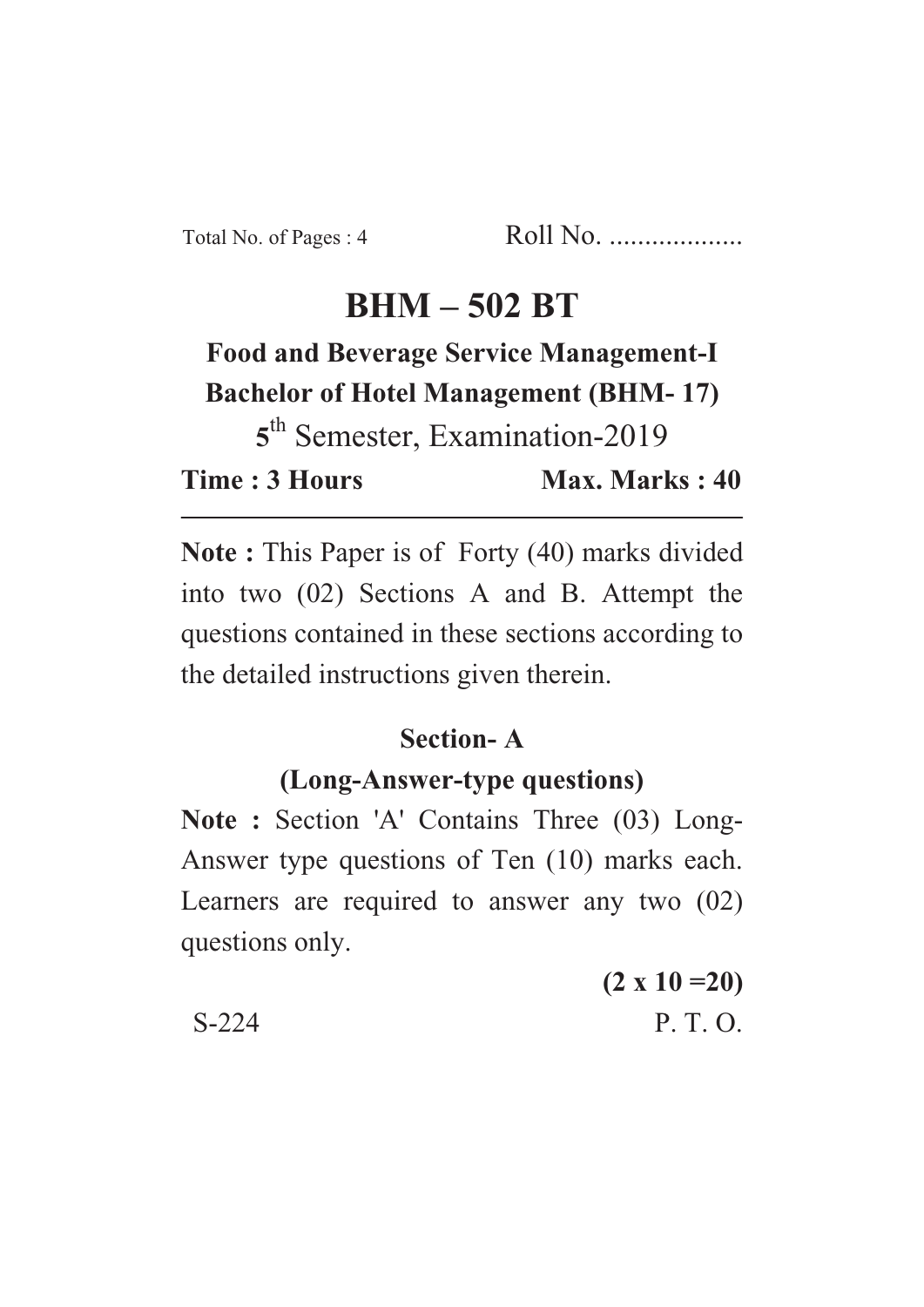- 1. Draw the organization structure of Bar and list the duties and responsibilities of Bar Manager and Bartender.
- 2. Classification of Wines with suitable example on following basis.
	- a) By Colour
	- b) By Characteristic/ Nature
	- c) By Taste
	- d) By Year
	- e) By Body
- 3 Explain the process of making sprits using Pot Still method with suitable illustration and list the advantages and disadvantages of this method.

S-224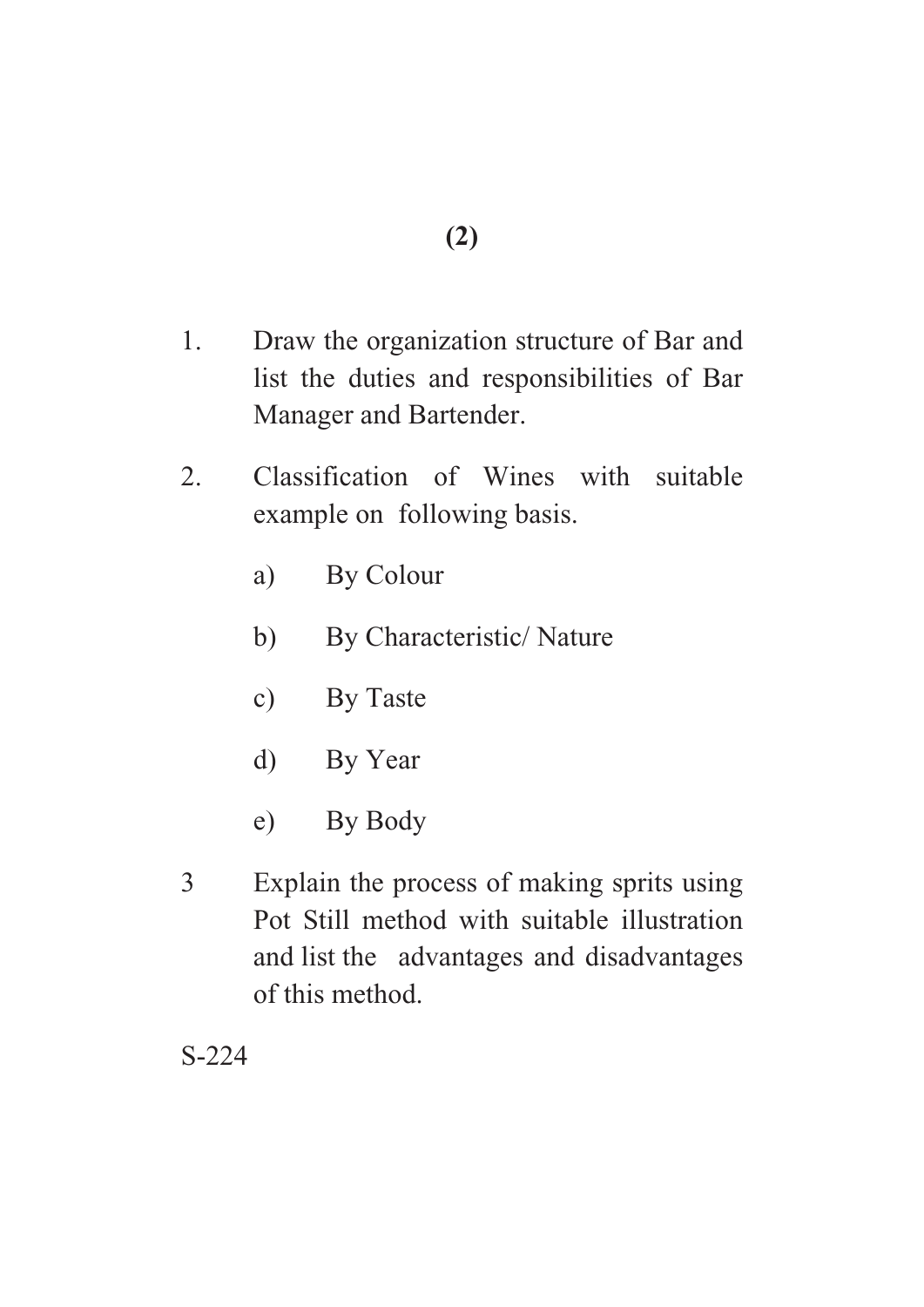### **Section - B**

### **(Short-Answer-Type questions)**

**Note :** Section 'B' contains six (06) Short- answer type questions of Five (05) marks each. Learners are required to answer any Four (04) questions only.

#### **(4x5=20)**

- 1. Write a note on 'Patent Still Method'.
- 2. Write a short note 'Rum'.
- 3. List the various types of Bar on the basis of function and explain them.
- 4. List various Equipment used for washing and waste disposal in bar and explain any two of them.

 $S-224$  P. T. O.